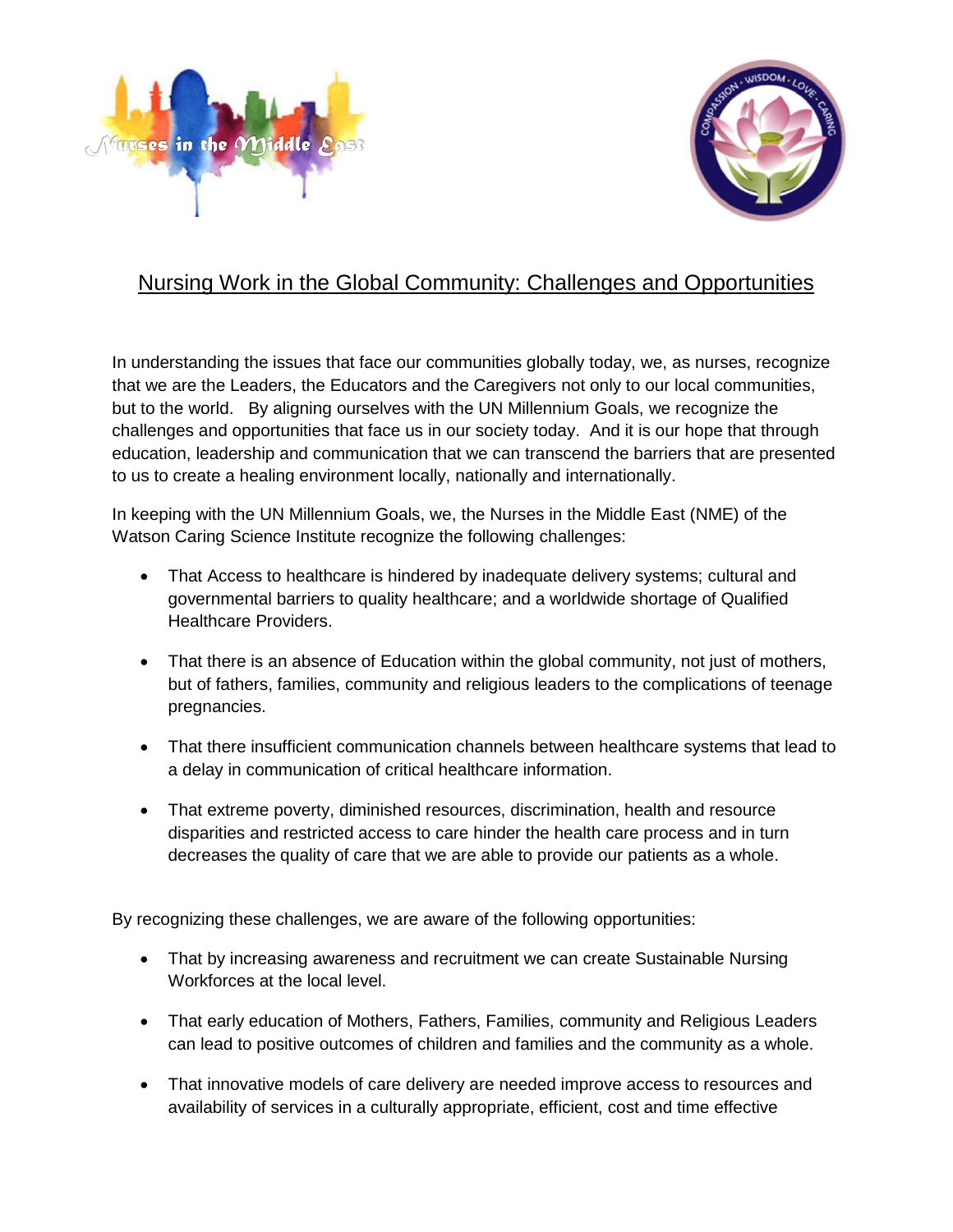manner, including community-based primary care, maternal/child health and mental health care.

- That ongoing, frequent multilevel collaboration among government officials, community and tribal leaders, clergy, health care professionals and workers, advocates and all stakeholders to ensure appropriate, culturally sensitive and relevant care goals, with designated targets and assessment/evaluation process are needed.
- That universal primary education for all (girls and boys) and appropriate health education throughout the life cycle, focusing on health promotion, disease prevention will present opportunities to develop healthy lifestyles for individuals, families and communities.
- That concerted efforts by government and civil organizations are needed to develop and maintain sustainable nursing, healthcare and mid wife education and lifetime staff development.
- That ongoing inter-professional dialogue, particularly among nurses, midwives and health professionals is needed to enhance resources and assess areas of greatest need and appropriate allocation of services.
- That by utilizing social media Twitter, Facebook, etc. we can educate and reach those who otherwise would not have access to education.
- That by creating a collaboration between our own local healthcare systems, governmental systems and international systems we can identify barriers and discover creative solutions that will benefit those most vulnerable within our own societies

Watson Caring Science Institute  $3<sup>rd</sup>$  Annual Conference of Nurses in the Middle East – Human Caring in a Time of World Crisis: Transcending Culture and Boundaries brought together nurses from across the Middle East – Palestine, Jerusalem, Israel, Bahrain, Iran, Saudi Arabia and Dubai – and the USA to discuss the issues that face us daily.

Through our collaboration and exchange of ideas we recognized that we, the nurses, are the Leaders, the Educators and the Caregivers of the world.

We understand that as Leaders we can affect change through communication and collaboration at the community, government and International Level.

As Educators, we understand that there are opportunities to provide the knowledge needed to prevent teenage pregnancies to both men and women; the tools to new mothers to ensure safe delivery and care of their newborns; and the resources needed to our communities to raise the level of awareness to the benefit of preventative medicine.

And finally, as Caregivers, we recognize and understand the barriers to care – the lack of qualified caregivers; governmental regulations such as military checkpoints and delay in approval of travel to needed skilled care centers; and cultural bias that can prevent or hinder timely needed care.